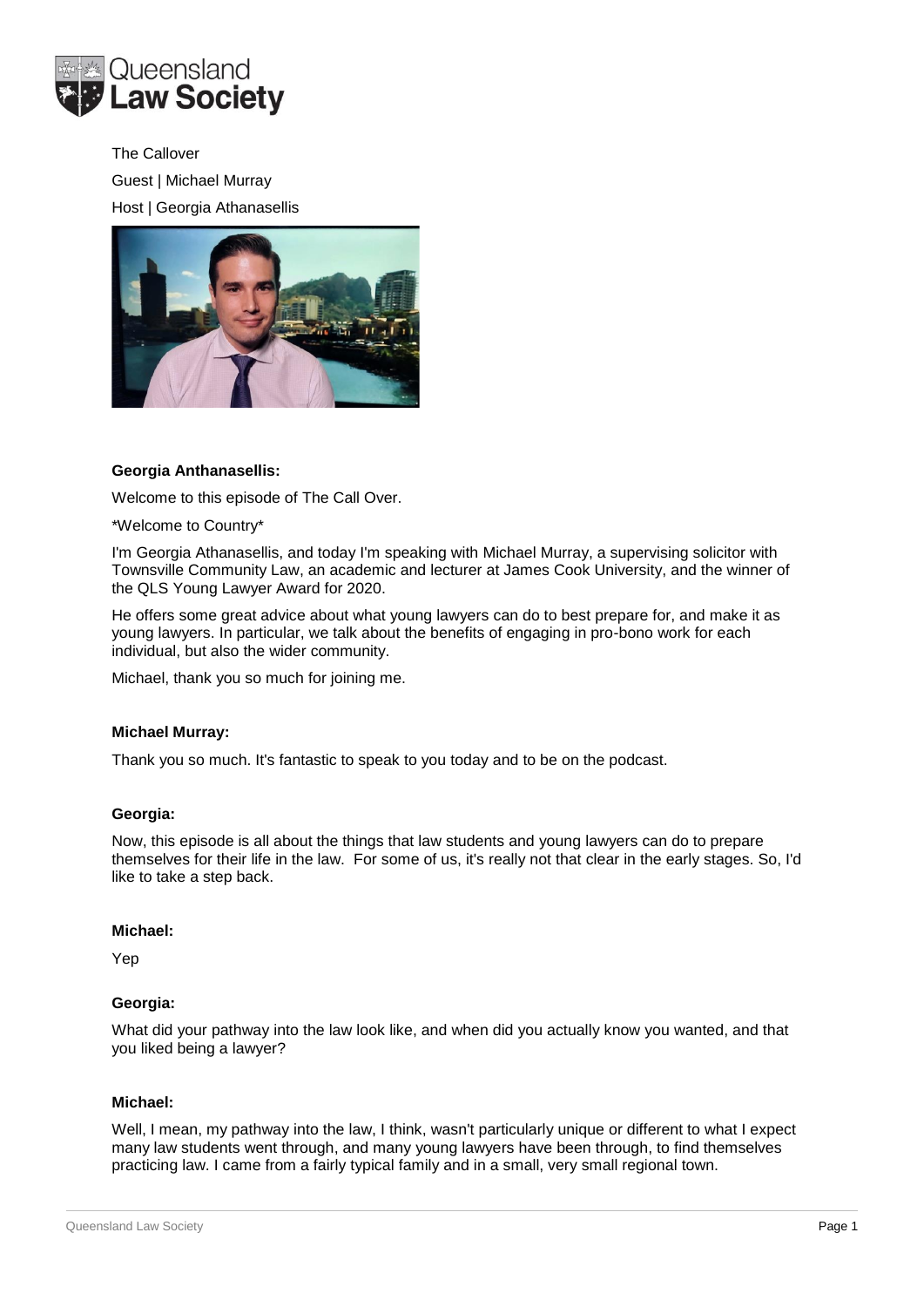

Like other law students, I had given a lot of thought about what I was going to do when I went…well when I was applying for universities. I hadn't done any work experience in law firms or anything like that while I was at high school. My…the most sort of meaty experience I had in law was, like many other students, was doing legal studies at high school.

I applied to law school, and I straight out of high school…and attended James Cook University. I was not the best student, particularly in my first year at university. I did one semester, I think I failed two subjects. I didn't go to any lectures, I didn't go to any tutorials, so that might be the best bit of advice I have for any young lawyers listening is, if you've decided to do law, certainly, you need to buy into that university experience, because it's something I didn't do initially and I suffered for it.

But when I did do it, it was just a fantastic experience, and I still look back on those three, three years, or four years I think it was, as really just some of the best years of my life. I've made lifelong friends in law from university. We can probably chat about it later, but it certainly inspired me to get involved in the sort of work that I'm doing today, the pro bono work, as well as other things like lecturing and tutoring, which would never have occurred to me had I not really bought into that experience. So that's how I found my way to law, I suppose.

## **Georgia:**

Yeah. And it certainly sounds like despite taking perhaps an unusual or a varied path, you did find your place in the law at the Townsville Community Law. So can you tell me a little bit about what you do there?

## **Michael:**

So I'm the supervising lawyer at Townsville Community Law. So we're a community legal centre. We're part of the network of Community Legal Centres Australia and we're accredited by them, and the work we do, or that I do here is incredibly varied, which is one of the things that attracted me to work in a Community Legal Centre. Prior to that, I was working in a private practice and it was a fantastic firm with fantastic mentors, and I had a great experience there. But I sort of fairly quickly realized it wasn't for me. I was getting a bit bored with the work that I was doing. It wasn't…It was important work, but for me it wasn't particularly challenging and it wasn't different enough, which is why I eventually applied for a job at Townsville Community Law. I had volunteered here at university through clinical programs as well. And I actually only applied for a…temporary part time position it was, because I was also, like many young lawyers, just having a few doubts about my place in the profession as well.

And even at that point, two or three years past graduating, post admission experience, I was still having some of those feelings of – is legal practice for me? I've been very fortunate here to work with some fantastic people. But importantly, that the work that we do here is just so varied. It's so different to any other area of law. We do a lot of human rights work.

My practice is mostly civil, and for the past few years it's been focusing on the Queensland Coronial Legal Service. So acting for…generally bereaved family members, going through coronial investigations and appearing for them at the inquest as well, which is…sort of combines my interest of science and anatomy as well.

And it's an incredibly interesting area of law, and I think if you'd asked me when I was working in private practice, I probably wouldn't have known what an inquest was, but now it's just it's an area that I'm incredibly passionate about and it's very interesting work.

# **Georgia:**

A lot of young lawyers take whatever, whatever job they want or get when they first finish law school. Or perhaps it's the job that everyone tells you want. What advice would you give to young lawyers who get their first job out of law school but don't enjoy it or don't…or aren't stimulated, I guess, by the area of practice that they're in?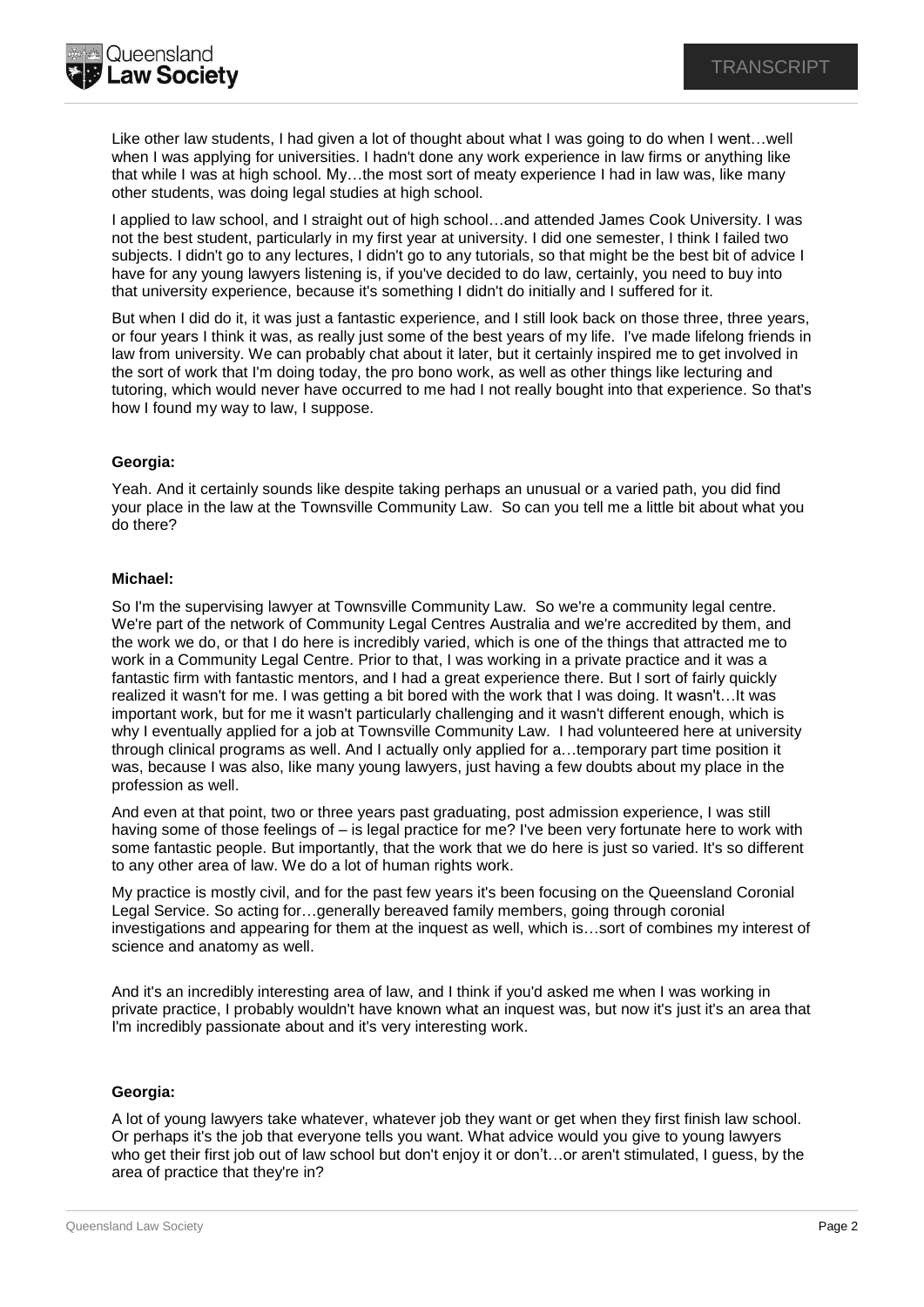

### **Michael:**

I think my biggest advice would be not to give up and not to quit or…don't like the term quit, but not to leave the profession entirely because of that experience.

I think it's a very common experience for young lawyers…because of a whole range of reasons, I put it down to TV, and what people think practicing law is, that they are expecting some sort of experience when they go into a firm, and that experience that they're actually getting, which is the reality of legal practice, might not live up to what they thought it was and they might realize it's not stimulating for them. I know when I…I pre-date sort of the 'Suits' era the 'Harvey Specter' era, my era was the 'Boston Legal', 'Denny Crane' era…I'm not sure if you've seen that show, but it is worth a watch. And I had a very, probably nonsense idea in my head about what legal practice was when I took my first job, and then I walk in and I get handed 20 conveyancing contracts and I have to write 20 of the same letters to 20 different clients or something like that. So by the end of my first week there, I was sort of thinking, "Oh my, oh my god, is this what legal practice is?"

The benefit of a law degree is that it's so diverse and it can open up so many doors and so many opportunities to any of those students or law graduates who may be thinking, "Well, this isn't for me" or "I'm not enjoying this sort of work". I think they need to think very seriously and do a bit of research about what their degree can do for them. Did they want to work in human rights law? Do they want to work in policy or law reform? Do they want to work for advocacy groups? Do they want to advocate for children? Do they want to advocate for Aboriginal Torres-Strait Islander clients?

There's just so much you can do for it, So I think the first step for those people having those feelings is trying to figure out what you want to do, or what you're passionate about, actually. So even maybe a step back from that.

### **Georgia:**

If I can take you back again, though, to your first day of work, maybe not yours in particular, but any lawyer who's starting their first day of work at a new job, or maybe their first job ever in the legal profession. Do you have any tips for young lawyers, to help with the challenges that arise in their first week, month, first year of practice?

### **Michael:**

Yeah, absolutely. I think the biggest tip I could give is to find other young lawyers, and speak to other young lawyers about their experience as well. We use that opportunity to debrief with your colleagues about your experiences.

Probably another thing, a bit of advice I could give is make sure you try and find strong mentors, and form a relationship with your mentors in those firms. It can be quite intimidating as a junior lawyer when you started the first job, I think even it probably took me two days to work up the courage to knock on one of the partner's doors, to ask them a question that I'd rehearsed 50 times in my head over the past few days. And I knew that it was probably going to be an incredibly simple answer as well. But once I sort of got through those barriers and got to know these people a bit better, it was very clear that on the most part, and I acknowledge that some people do have bad experiences with senior lawyers or mentors in firms, but on the most part, my experience has been in the profession that particularly the 'old guard', if you will, or all those partners of firms or principal lawyers, they're so willing to give you their knowledge and their skills and to assist you be a better lawyer.

It's really just about trying to form a relationship with them and getting past some of the insecurities that you might have in yourself.

### **Georgia:**

I think those relationships with coworkers also benefit you as a young lawyer when you make your first mistake, and everyone does, but it can be a terrifying thing when you've discovered it for the first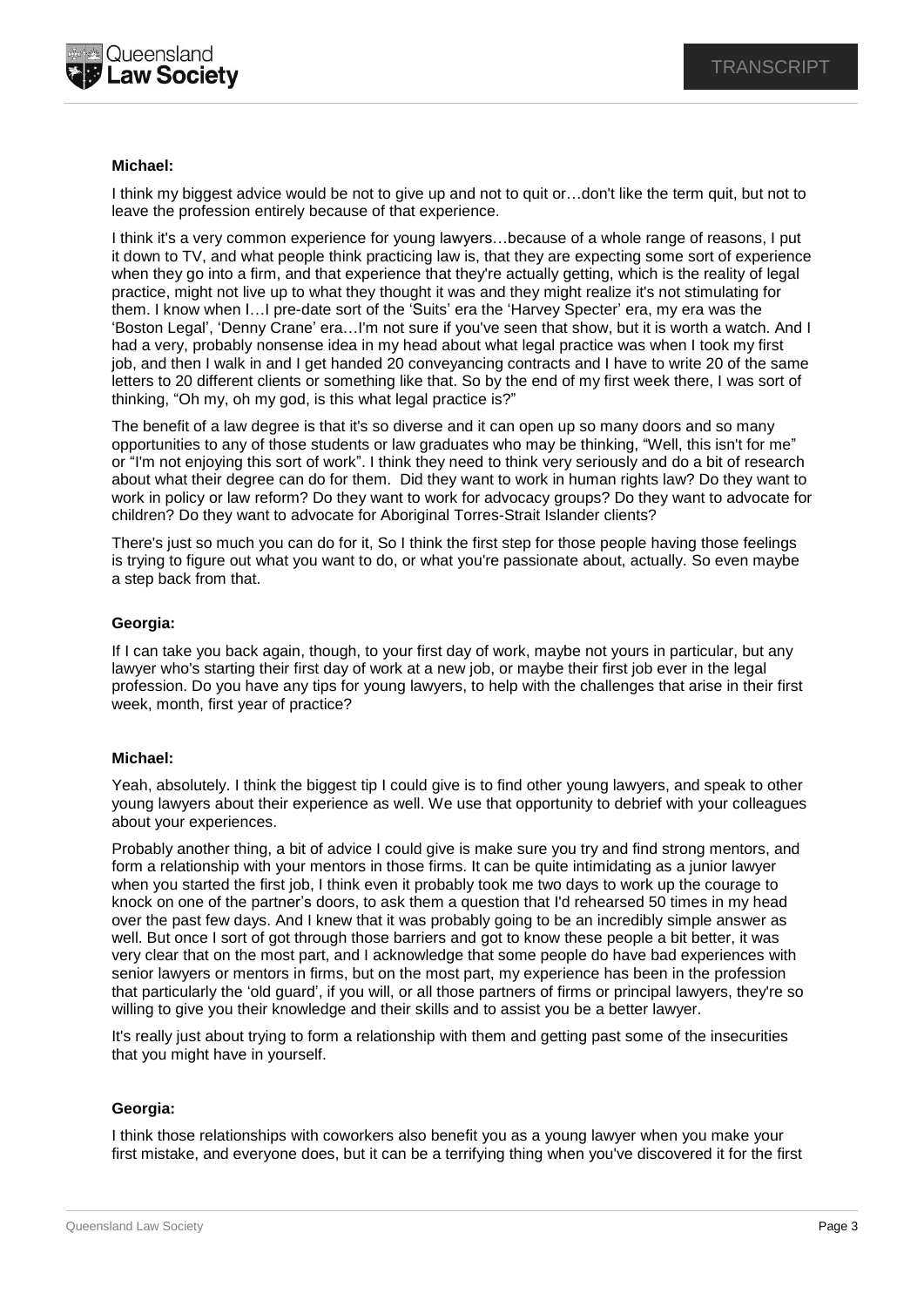

time. How do you think young lawyers should approach making…when they've made their first mistake? How do you approach it?

### **Michael:**

Well, as you said, everyone makes mistakes, and I have had a few interactions with people before, junior lawyers, whether the type of person that they think that they never make a mistake. And that's probably the most dangerous mindset you can have starting out in legal practice, having that confidence and saying "I'm never going to make a mistake", because it will inevitably happen because you're new at a job. What I would encourage people to do, is obviously be as diligent as you can with your work, but you will inevitably make a mistake at some time.

The big things with mistakes in law, or at least my experience, is 99.99% of them can be very easily fixed, if it's brought to the attention of someone relatively quickly. So the advice I would give, certainly you might be quite scared if you've made a mistake, you might be a bit scared about what someone's reaction might be to that, you sort of just have to get over that. Talk to your…your supervisor, or talk to your colleagues as soon as possible.

Don't let it procrastinate and sit because it gets harder and harder to fix the longer it goes on. And as I said in my experience, and I've certainly had lawyers here made mistakes or errors because it inevitably happens. I've made some myself as well. But it's really just about having that open channel of communication with your supervisors. It's about not being scared of their reaction and just talking to them about it.

## **Georgia:**

That's great advice, I think, for all young lawyers out there. Once you if you know you've made a mistake, raise it with someone who can help you fix it.

### **Michael:**

Yeah, yeah. And the great thing about it is when you made one mistake, you won't make it again.

### **Georgia:**

No, no. I'd like to talk now a little bit about the Clinical Legal Studies course that you teach at JCU. I understand you were enrolled in it before you ended up teaching it. What was the experience like as a student participating in that subject?

### **Michael:**

Terrifying! But it was the best experience I had at university. So I enrolled in the subject, so it's run through James Cook University, as you said, it's called Clinical Legal Studies. Most universities have a similar program, it might not be called Clinical Legal Studies, but some sort of clinical program where universities partner with, generally, Community Legal Centres and they send students into that Centre to do client work. To see clients, to give clients advice, to write letters, to draft court documents, all under the supervision of a solicitor. So how I found my or my first experience with that subject, I actually didn't know what it was when I enrolled in it, I will honestly say that, and I hope no one from maybe my work or the university is listening right now, but I wasn't really aware of what it was. I didn't have a good read of the subject guide to see what it was.

I enrolled in it because I had two more subjects left to do. I wanted to finish my degree six months early so I could get out and start working. And that was one of the subjects that sort of fell in the perfect time for me to do so I enrolled in it. We did two days of intensive lectures or three days, I think it was, of intensive lectures at the centre I'm at now, which was delivered at the time by our Principal Lawyer and the Director of the Service who…she has since left to direct another service, and we're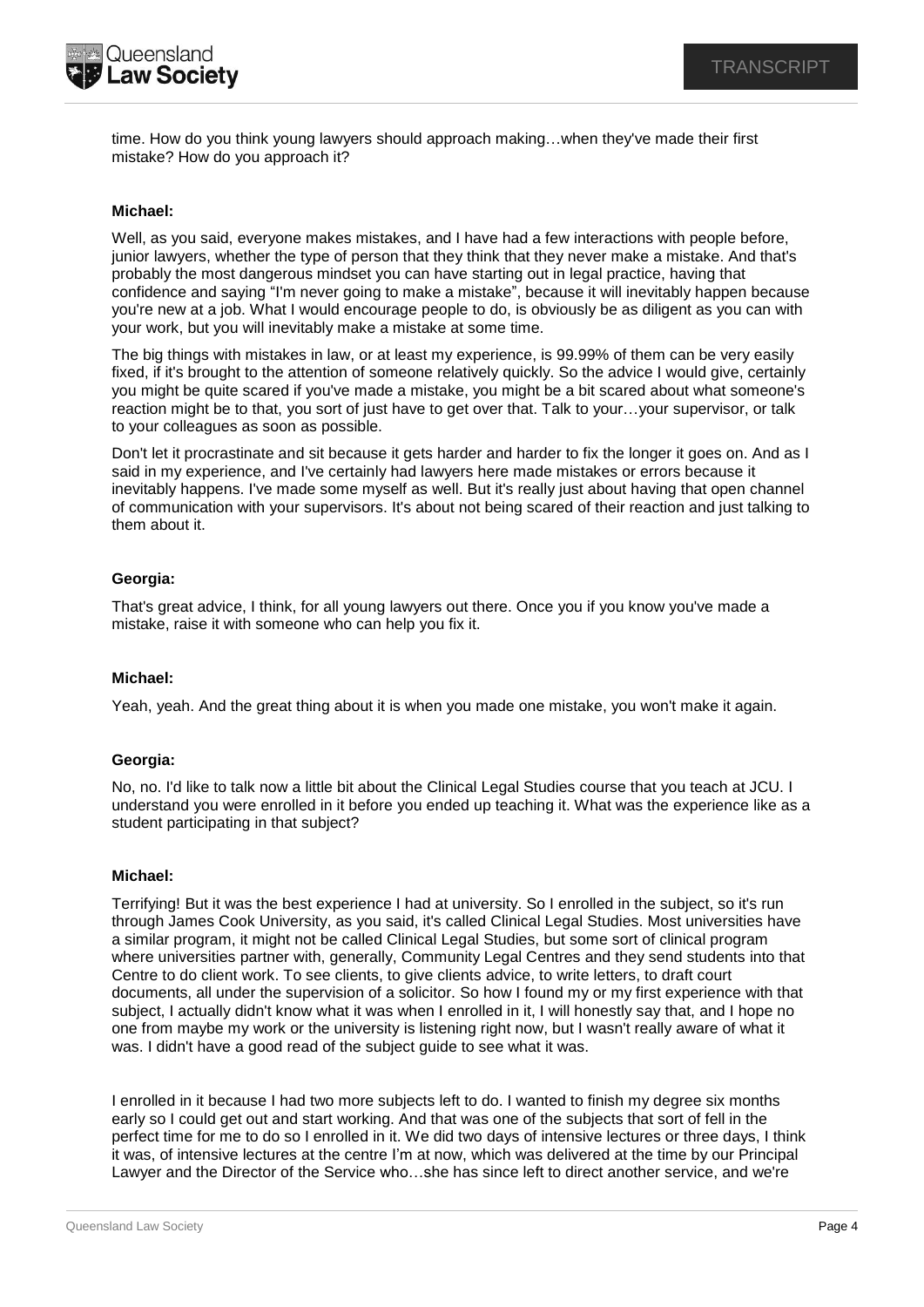**Queensland Law Society** 

> taught…I just like to say to students when I teach them, it's really just a crash course in lawyering. It's about dispelling a lot of the myths of legal practice.

> It's about giving students the skills…the practical skills to go into legal practice, in three days, which isn't…which isn't an easy task, but it's really about getting away from books, teaching students about how they interact with clients. And I'm talking about the very basic things like how do you greet a client? Do you shake their hand? You wouldn't nowadays. But when I did it handshaking was all the rage. It's about just, you know, how do you start an interview? You ask an open question. How do you phrase that? How do you dig a bit deeper and funnel that information down and get all the details you need? How do you end an interview? How do you get a client to leave your office if they're a bit of a chatter?

> Those sorts of very simple things. And really, by the end of the semester, you actually develop a sort of confidence that I don't think other students have, if they haven't done those programs. You develop some confidence and you do develop some very essential skills in client interaction, and dealing with clients and drafting and those sorts of things, which will greatly assist you in your career, whatever you decide to do, those skills are universal and it will help you. So for me, it was a phenomenal experience, the clinical program. I had had just a great experience there, and I'm quite honored and thankful to be able to teach it now and to supervise students and to try and give them the sort of experience that I had as well

## **Georgia:**

That is a formal sort of university arranged volunteering opportunity, I guess, but there's lots of other, less formal volunteering opportunities that university students or even just young lawyers can get involved in. Can you tell me a little bit about what those both at your service, but probably more broadly across the CLCs?

## **Michael:**

Unfortunately, COVID has had to scale back some volunteering things, but I understand most centres are bringing everyone back on board now as our centre is as well.

So, Community Legal Centres, and I said earlier, the work that these centres do is just phenomenal and it's incredibly interesting, you never have a boring day. You're dealing with the weird and wonderful things in law that you just don't see in private practice. And these centres do have programs for university students. For example, our centre, we have admin roles, if people want to come in for a few hours a week and do a bit of admin work, which is a great skill to develop to assist with your filing and you can…you can read all the files as you are filing them away and those sorts of things, which is quite interesting.

We have more, sort of legal placements, where you do some work with a lawyer, might be interviewing clients, or drafting notes or documents and things like that. And then we have PLT placements for students that want to do their placement requirement for their PLT provider with us as well. And then we also have lawyers volunteering with us as well, who work at private firms and come back and volunteer with us. And it's really, it's just it's a fantastic experience for students to get involved in, because much like the clinical program, you will inevitably develop skills that you wouldn't else have, when you go out and start hunting for jobs. You'll meet members of the profession, you'll meet lawyers, you'll meet barristers who are coming in to volunteer and particularly in a place like Townsville, where it's a very close knit legal community.

A big part of being successful in your career is integrating with that community as well as you can. So I would definitely encourage students or even new lawyers or whatever, just to reach out to your local Legal Centre if there's one nearby, and to see if there's anything that you can assist with in terms of volunteering. It's a very fulfilling experience as well. And if there's not a centre nearby, a lot of the centres do remote volunteering nowadays as well. So it's just about making that approach.

### **Georgia:**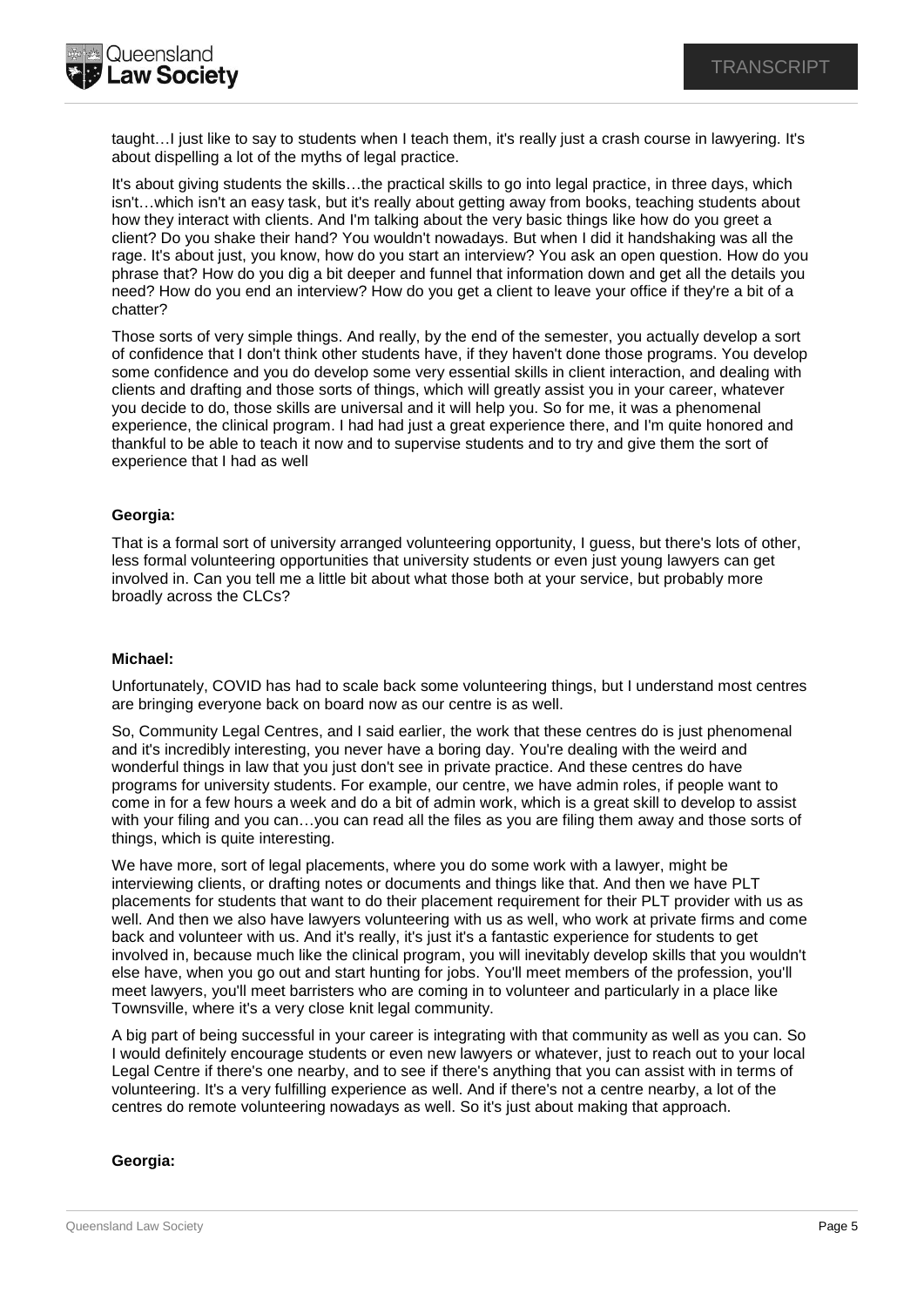And you learn so much like you say about the soft skills, also about the area of law, and just about also the people who really need the Community Legal Centres and why they're so valuable.

I want to talk a little bit about that. Pro-bono work is obviously great for the young lawyers who get to experience all these things. But who else benefits from young lawyers and law students getting involved at these community legal centres?

## **Michael:**

Well, I mean, our clients benefit from it greatly. Your local community benefits from it greatly. I've done some research work with a colleague, she's at UQ now managing their clinical program and their probono programs there, but we've done a bit of work, at least with our graduates and our volunteers, to sort of track where…what are these people doing nowadays, what did they get out of that experience? And it was a research paper that we presented at a few different conferences, I think it was actually two or three different research papers that we ended up doing, but it really showed that it's not just the students, the lawyers that benefit from this, it's the wider community because generally those students that come and volunteer with us or those lawyers that volunteer with us, they'll start when they're able to, taking some pro-bono work in the private firm when they can, they'll come back and volunteer at legal centres after they've graduated. I think, probably about 80% of our volunteer lawyers either volunteered with us at uni or did the clinical program, so it really instills that sense of social justice in people.

So they basically keep coming back for more, which is great. The big benefactor of all the volunteers is obviously the broader community who benefit from it greatly. I think we did calculate a few years ago, the pro bono contribution of our lawyers and our students based of sort of typical hourly rates for law firms or paralegals and things like that, and it was over the past 15 years or so, and it was millions and millions and millions of dollars in volunteer hours that these people had done, and it's a great benefit to the community.

### **Georgia:**

And the last thing I thought we'd touch upon in terms of how young lawyers can get involved in their local communities and their local profession, is the existence of District Law Associations. For those who don't know: what is a District Law Association, and what do they actually do?

### **Michael:**

A District Law Association, so there's a number across Queensland, I don't actually recall how many there are, but they're an association generally tied to a particular geographical region and they are accredited of sorts by the Law Society and we have a very close relationship with the Law Society.

But they're really there to look after our members, and to advocate for our members when we need to. And it's a bit more than that as well, it's just about increasing collegiality within the local regions and within the profession. It's about bringing lawyers together. It's about providing professional development to our members.

So, for example, the Townsville District Law Association, I sit as the President presently on that Association, we provide events for our members, we provide CPD events for our members, if there are issues impacting our members, which there have been, particularly, and just one example is media coverage of youth crime in Townsville, which the media just loves and loves and loves to report on, and occasionally some of our members might get caught up in that reporting. And then, of course, members of the public when they see that online jump on the bandwagon as well.

So it's about looking after our members and reaching out to them if there's issues that need to be raised and really doing anything that we can to assist them, and to assist their professional development. I, probably like many people, and I'm sure some people listening had no idea what a District Law Association was when I got admitted as a lawyer. I had no involvement in it for about three years. I wasn't even a member because I didn't know it existed.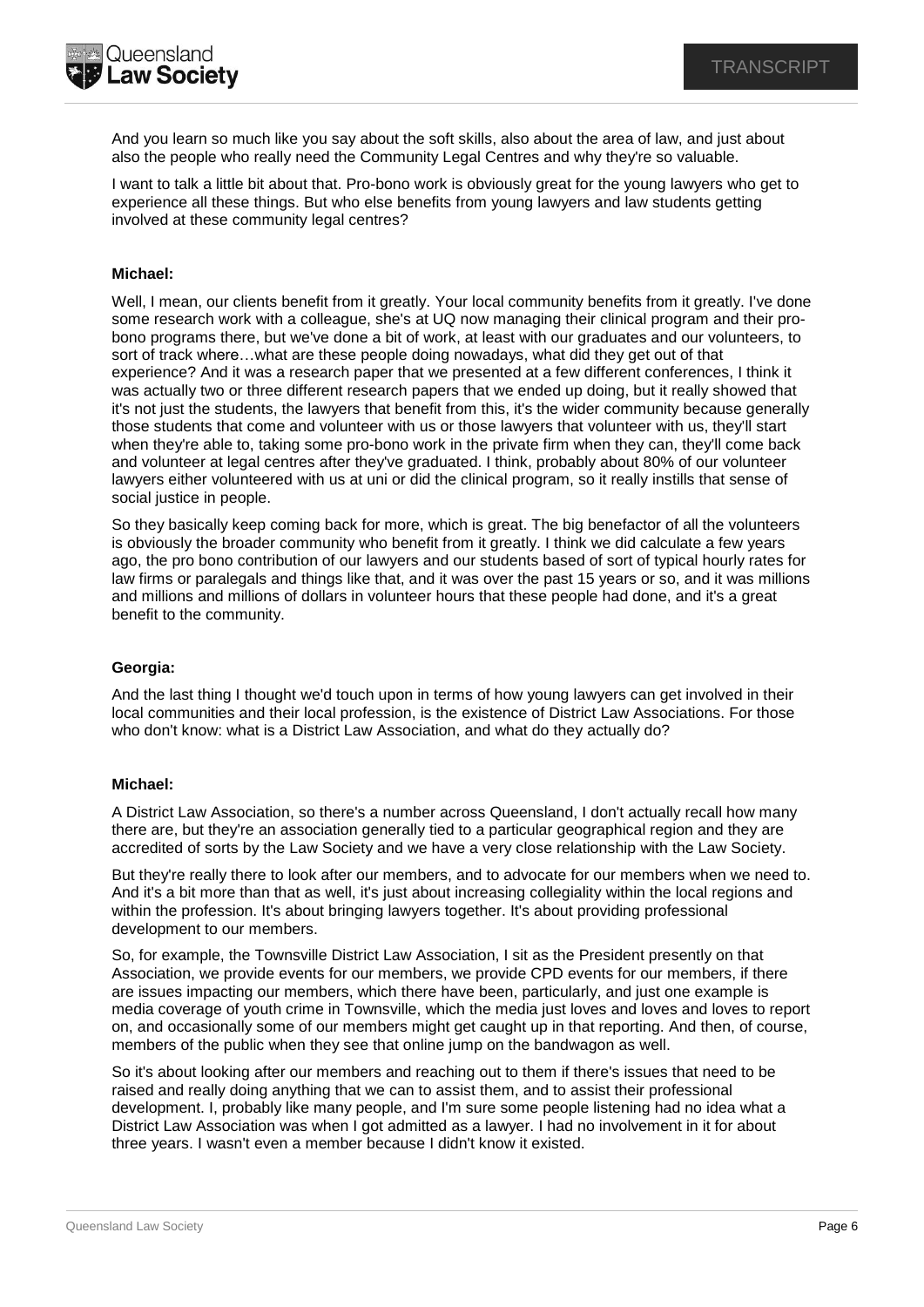

When I moved back to Townsville, I, it was actually my principal lawyer, he said...there was a meeting coming up an annual general meeting, and he sort of said, "Oh, why don't you go down and put a nomination to get on the board? Because we haven't really been engaged with them for a long time." And that was eight years ago, and I'm still on the board now.

And I sort of rocked up at this meeting, and again, I was a bit terrified because I was sort of new…new in town and a very junior lawyer. And I put in my nomination, I was half expecting someone to object to it on the grounds of "Who is this person who walks in and nominates now?"

But the particular group at that time on the board were just so incredibly welcoming. And it's not just senior practitioners who sit on those boards, its junior practitioners as well. And I would certainly encourage anyone who is within a geographical location of a District Law Association, which is all the lawyers in Queensland, to get involved in your association, to join the board. If you think that young lawyers don't have anything to give to that sort of organization, and all that sort of board, that's just not true, because half…and almost half of the profession think is, would be categorized as a young lawyer or those with practicing certificates nowadays. I think, read recently might be 40% cent or 45% or something like that. So that's really...you're a massive part of the profession, so it's incredibly important that your views are heard and you're going to…you're going to know things about being a young lawyer that other people have just not experienced or have long since forgotten.

An example is one of our board members who is a young lawyer, he sort of recognized a gap up here that we didn't have any events for young lawyers, to catch up on or exclusively for young lawyers to catch up and hang out. So we've started putting on events each quarter, which is just an informal catch up at a…bar here where we just invite young lawyers to come along and have a drink or coffee or whatever and have a chat to people. And we have…we invite sort of special guests sometimes who might come just to talk to people, and we also invite senior members of the profession to come so that they can come and meet the new lawyers in Townsville.

And the feedback we've got from that is just unreal. People really enjoy it, it's one of our most popular sort of reoccurring events. So the bottom line, I think, is absolutely get involved in those associations. They are so much fun to be a part of, and that's so rewarding as well.

It's a bit of work because obviously it's a volunteer position, but you'll get to meet so many people. You'll get to meet all the figures at the Law Society, you'll get to meet the judiciary. It's just…it opens up so many doors. And when I joined it eight years ago, I had no idea what it was, really. And now I'm sitting as the president of that board, I've been the president of another one in Queensland, which incorporates the wider sort of North Queensland region, not just Townsville.

And it's also connected me quite closely with the Law Society and being on some committees and doing some work with the Law Society to sort of improve access to justice in a whole range of different things. So it's been an unreal experience being a part of those boards, so I would absolutely encourage people to do that.

And also, have a think about what other boards are out there that aren't district law boards that you might want to get involved in, too. If you're passionate about, you know, providing quality services to victims of domestic violence, you could consider going on a board of a local neighborhood centre or local women's centre, or even a Community Legal Centre because they all have boards as well.

So it's really it sort of ties back to what I started talking about, which is if you're passionate about something, just grab it with two hands and give it a go, and I think that's really...the opportunities for lawyers involved in those boards is out there. So I encourage people to do it.

# **Georgia:**

Yes, what I'm hearing through all of our all the topics we've canvased today is get involved it, it will enrich your time in the profession and in no small way. So I think that's a perfect place to end our discussion today.